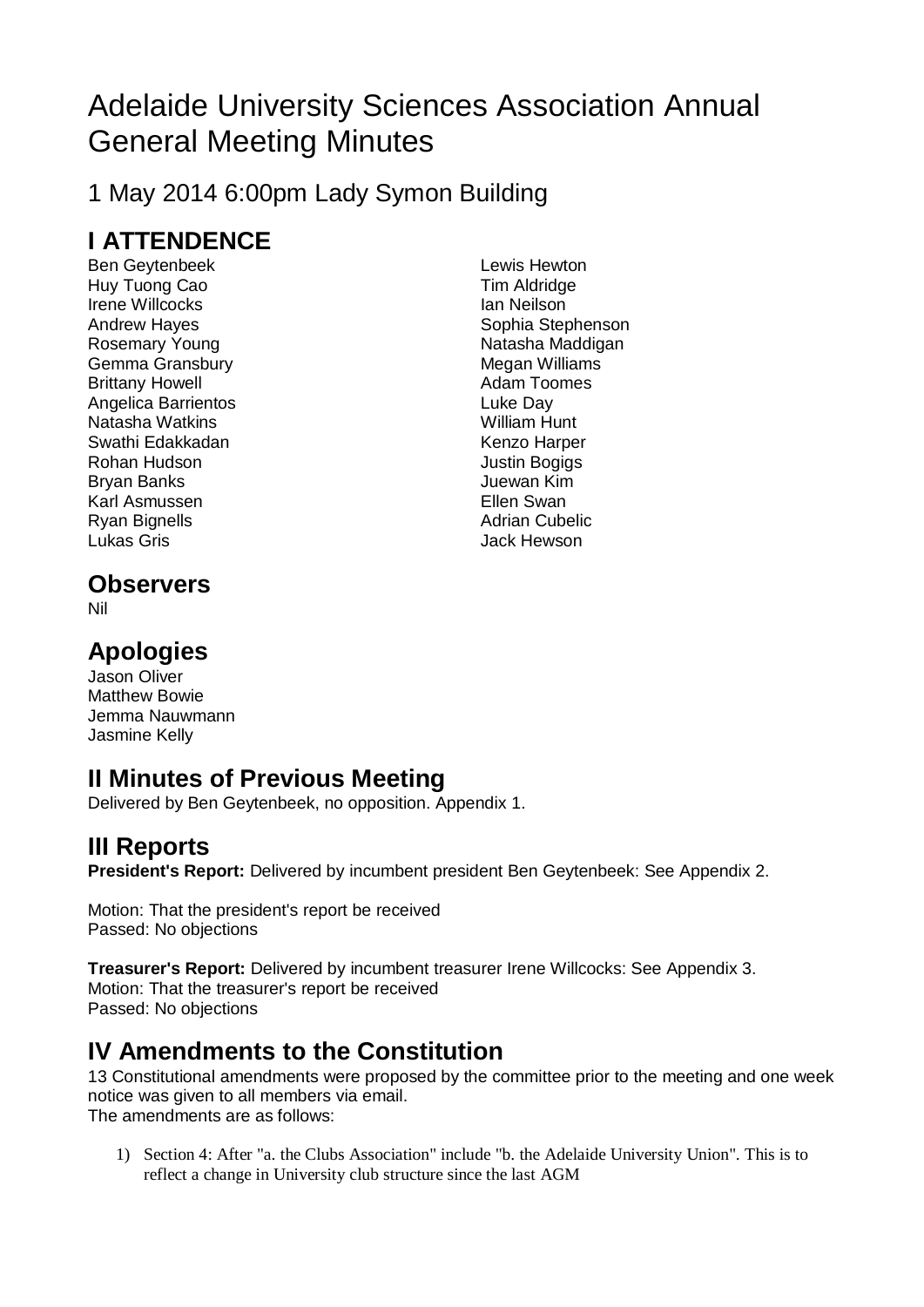For: 30, Against: 0. The motion is declared passed.

2) Section 6.2.a: Remove "CA delegate, first year representative and six general committee members" and replace with "four year-level representatives, up to a total of twelve committee members".

For: 30, Against: 0. The motion is declared passed.

- 3) Introduce Section 6.2.b: "The four year-level representatives shall be comprised of a representative from each of the following levels of study:
	- i) First Year (undergraduate)
	- ii) Second Year (undergraduate)
	- iii) Third Year (undergraduate)
	- iv) Honours/Postgraduate"

This is to clarify changes in amendment b.

For: 30, Against: 0.

The motion is declared passed.

4) Introduce Section 6.2.c: "To qualify for a level of study, a nominee must be currently undertaking at least 6 units of undergraduate study at the University of Adelaide at the level specified, or for the position of Honours/Postgraduate representative they must be currently enrolled in an honours/postgraduate program." This is to clarify changes in amendment c.

For: 30, Against: 0. The motion is declared passed.

> 5) Section 6.2.e: Remove "and the CA", to reflect change in University club structure since the last AGM

For: 30, Against: 0. The motion is declared passed.

> 6) Section 7.1.c: Remove "CA" and replace with "AUU" to reflect changes to the university club structure since the last AGM

For: 30, Against: 0.

The motion is declared passed.

7) Section 7.1.d.iii: Remove "in the presence of a CA Executive member to reflect changes to the university club structure since the last AGM

For: 30, Against: 0. The motion is declared passed.

> 8) Section 7.2.e: Remove "CA" and replace with "AUU" to reflect changes to the university club structure since the last AGM.

For: 30, Against: 0.

The motion is declared passed.

- 9) Introduce Section 7.6: "Elections at general meetings a. The elections shall be conducted by a Returning Officer, who is appointed by the committee prior to the AGM b. The Returning Officer may not be nominated for a position on the committee.
	- c. All committee positions are to be declared vacant at each Annual General Meeting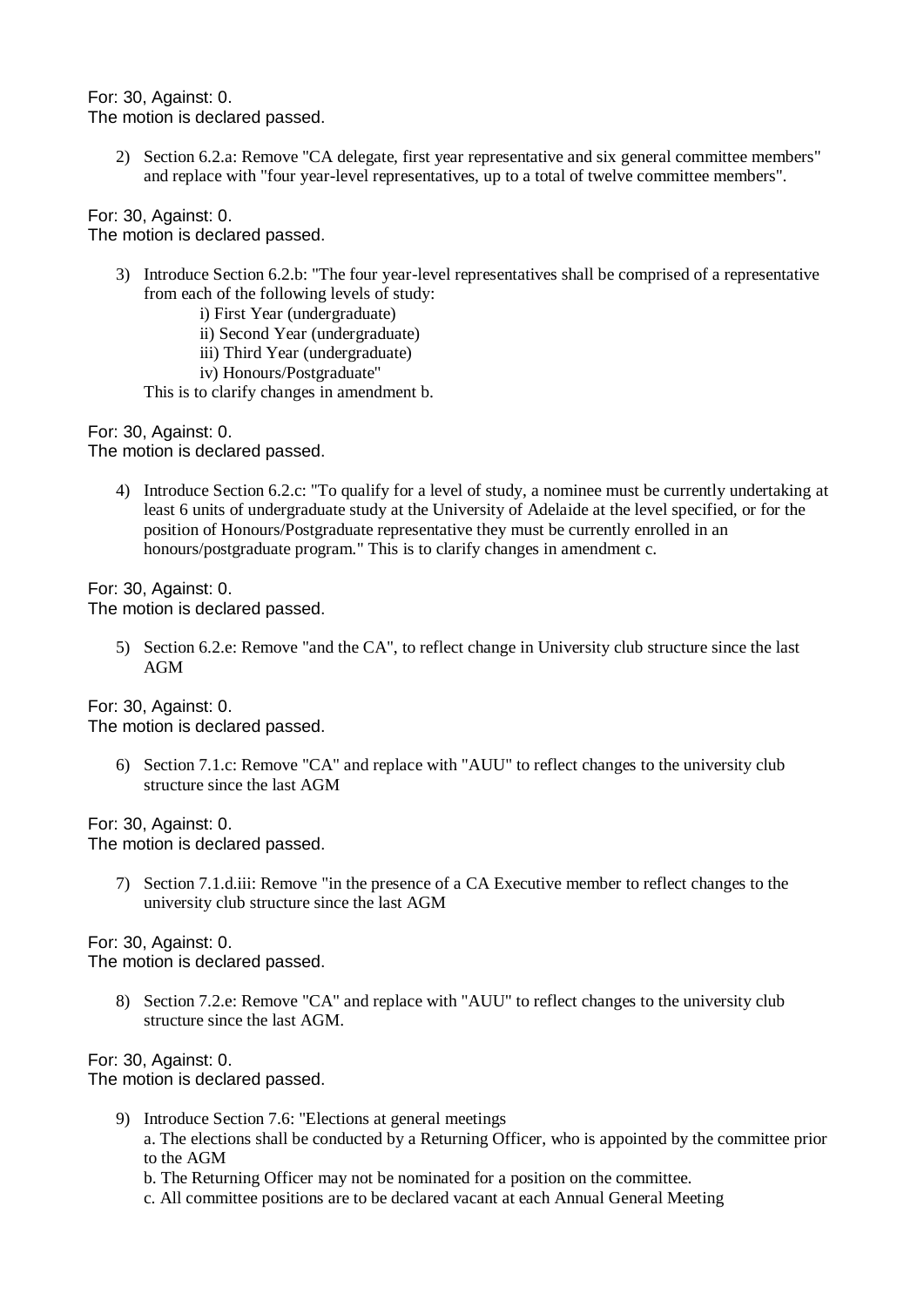d. Nominations for election for positions can be received from the notice of the AGM until voting on that position is set to commence.

e. Nominations can be received in writing or in person to the chair.

f. Voting for single member positions shall be conducted through a preferential voting system whereby candidates are numbered from one to the number of nominees. The candidate with the fewest number of first preferences is excluded and their highest remaining preference distributed to the appropriate remaining candidate until one candidate is remaining, who will be declared elected. g. Voting for the general committee positions shall be conducted by a Hare-Clark preferential voting system.

h. If only two nominations are received, voting may be conducted through either a show of hands or a secret ballot, if requested by member who is present at the meeting."

This is in response to confusion over the electoral system that occurred at the last AGM

For: 30, Against: 0.

The motion is declared passed.

10) Section 9: Remove "CA" and replace with "AUU" to reflect changes to the university club structure since the last AGM

For: 30, Against: 0. The motion is declared passed.

> 11) Section 12: Remove "or a resolution disaffiliating the society from the CA in accordance with its rules" and replace with "at a general meeting", to avoid the club being wound up unintentionally, due to changes in the university club structure since the last AGM

For: 30, Against: 0. The motion is declared passed.

> 12) Section 13: Remove "Club's Association" and replace with "Faculty of Sciences" such that, upon the winding up of the club, surplus assets get transferred to the faculty, and not the almost-defunct CA.

For: 30, Against: 0. The motion is declared passed.

> 13) Section 14: Remove sub-section b: "The alteration shall be registered with the CA as required by its rules" to reflect changes to the university club structure since the last AGM.

For: 30, Against: 0.

The motion is declared passed.

# **V Election of Committee Members**

## **Returning Officers**

By the constitution, the returning officer is nominated by the outgoing committee prior to the elections. The nominated returning officer was Andrew Hayes, who received assistance from Rohan Hudson

### **President**

Candidate: Ben Geytenbeek Nominated By: Brittany Howell Vote: Show of hands: 30 Votes

Elected: Ben Geytenbeek (Unopposed)

**Vice President** Candidate: Jason Oliver (in absentia)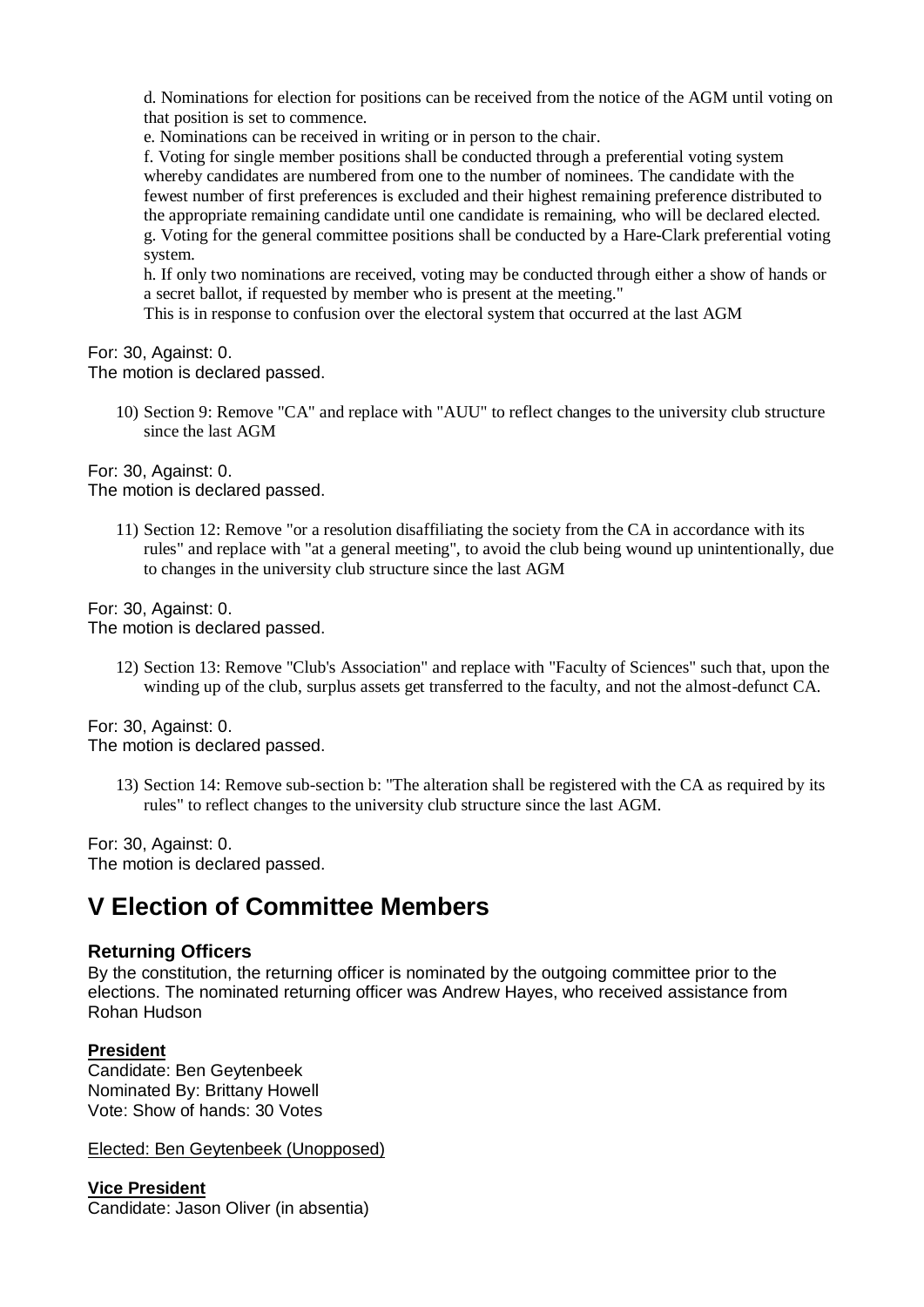Nominated By: Ben Geytenbeek

Vote: Show of hands: 30 Votes

Elected: Jason Oliver (Unopposed)

#### **Secretary**

Candidate: Brittany Howell Nominated By: Angelica Barrientos Vote: Show of hands: 30 votes

Elected: Brittany Howell (Unopposed)

### **Treasurer**

Candidate: Irene Wilcocks Nominated By: Ben Geytenbeek Vote: Show of hands: 30 votes

#### Elected: Irene Wilcocks (Unopposed)

#### **1st Year Representative**

- 1. Candidate: Angelica Barrientos Nominated By: Brittany Howell
- 2. Candidate: Luke Day Nominated By: William Hunt
- 3. Candidate: Lewis Hewton Nominated By: Lewis Hewton

Votes: Angelica Barrientos:18 Luke Day:10 Lewis Hewton:4 Full detail in appendix 4.

### Elected: Angelica Barrientos (on first preferences)

### **2nd Year Representative**

Candidate: Jasmine Kelly (in absentia) Nominated By: Brittany Howell Vote: Show of hands: 30 votes

### Elected: Jasmine Kelly (unopposed)

### **3rd Year Representative**

- 1. Candidate: Tim Aldridge Nominated By: Tim Aldridge
- 2. Candidate: Huy Tuong Cao Nominated By: Brittany Howell

Vote: Show of hands: Tim Aldridge: 5 Huy Tuong Cao: 25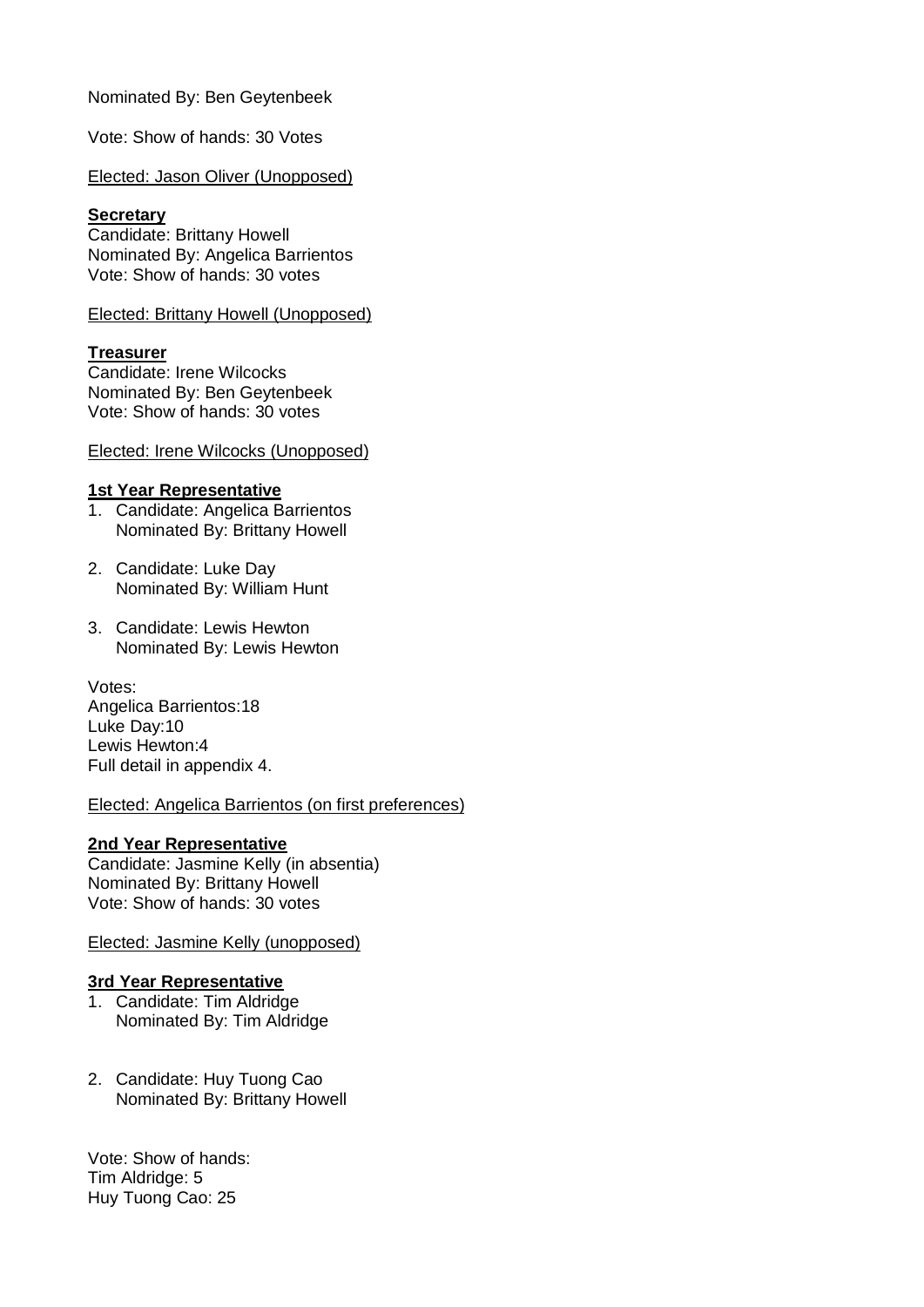### Elected: Huy Tuong Cao

#### **Honours/Postgrad Representative**

- 1. Candidate: Gemma Gransbury Nominated By: Gemma Gransbury
- 2. Candidate: Jemma Naumann (in absentia) Nominated By: Gemma Gransbury
- 3. Candidate: Joe Lu Nominated By: Joe Lu

Count 1: Gemma Gransbury: 14 Jemma Naumann: 4 Joe Lu: 12

Upon the distribution of preferences from Jemma Naumann, final result is: Count 2: Gemma Gransbury:17 Joe Lu: 13 Full detail in appendix 5.

Elected: Gemma Gransbury

## **General Committee**

- 1. Candidate: Bryan Banks Nominated By: Angelica Barrientos
- 2. Candidate: Matthew Bowie Nominated By: Swathi Edakkadan
- 3. Candidate: Luke Day Nominated By: Luke Day
- 4. Candidate: Lewis Hewton Nominated By: Luke Day
- 5. Candidate: Karl Asmussen Nominated By: Angelica Barrientos
- 6. Candidate: Tim Aldridge Nominated By: Irene Willcocks
- 7. Candidate: Jemma Naumann Nominated By: Gemma Gransbury

First preferences: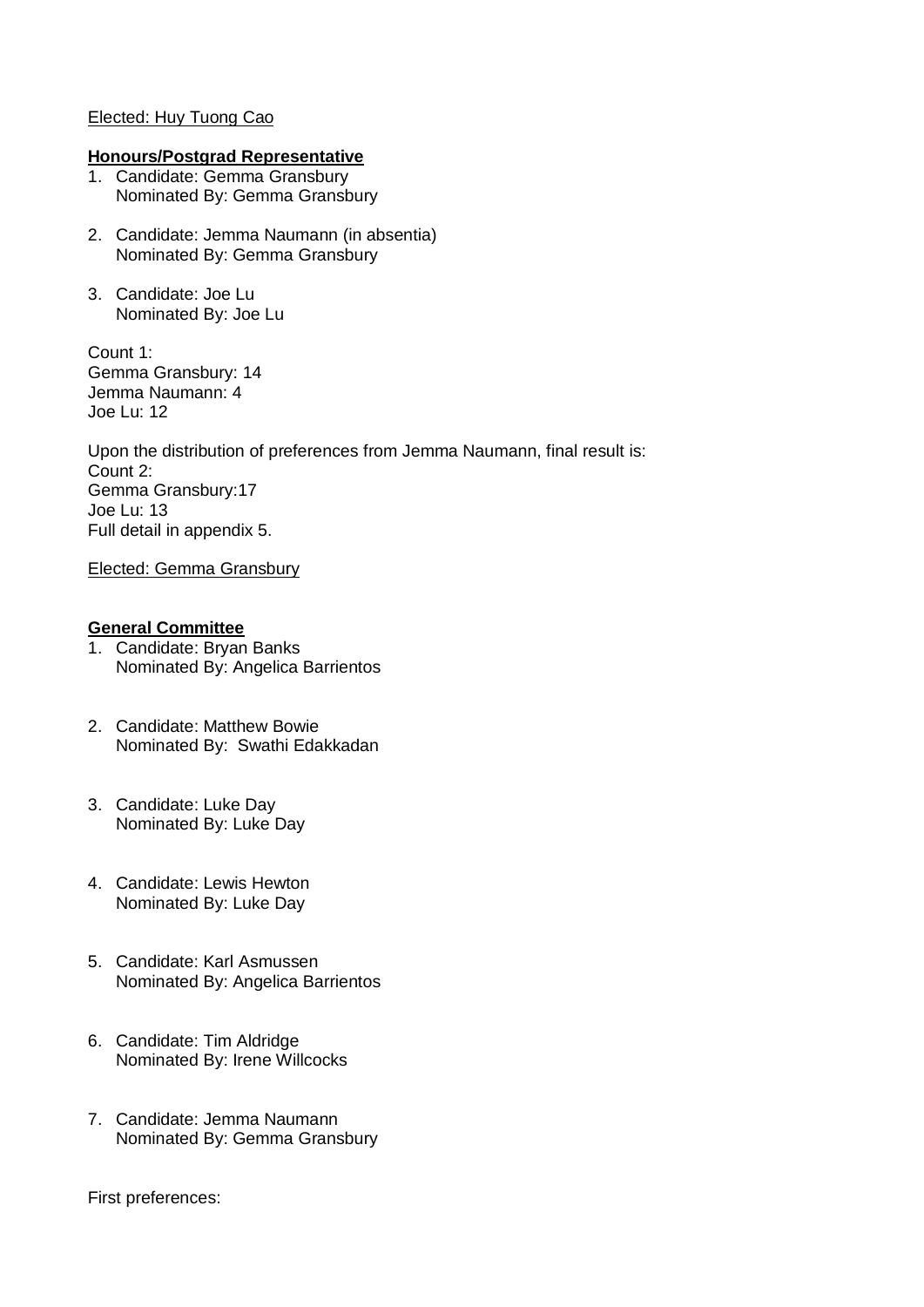Bryan Banks: 4 Matthew Bowie: 8 Luke Day: 9 Lewis Hewton: 2 Karl Asmussen: 2 Tim Aldridge: 3 Jemma Naumann: 1

Full detail in appendix 6. Upon redistribution of preferences, the following candidates were elected: Luke Day, Matthew Bowie, Bryan Banks, Tim Aldridge

# **VI Other Business**

Motion to change the name of the Bank account from "Society for Physics, Astronomy, Cosmology and Experimental Deeds" to "Adelaide University Sciences Association" Votes: For: 30 Against 0 The Motion is declared passed

Signatories are comprised of President, Vice President, Secretary, and the bank will remain at **BankSA** Votes: For: 30 Against 0 The Motion is declared passed

Motion to provide the President with a Gavel by Lewis Hewton Seconded by Tim Aldridge Votes: For: 6 Against 22 The Motion is declared failed

Motion to find "Gavin and Luke" to ask to return the Banners located in the AUScA locker and keep the Banners in a not yet specified location at a later date if the original owners aren't found. Votes: For: 30 Against 0

The Motion is declared passed

Motion to create a new position "Science Liaison" to liase with the Faculty of Sciences in 2015. and incorporate this into the role of the VP The motion was deferred to a future meeting

Motion to seek affiliation with the Faculty of Sciences, is in progress, and the faculty requests that AUScA exist successfully for a year prior to affiliation. The motion was deferred to a future meeting

Motion to request to be involved as the undergrad rep for the science faculty. The motion was deferred to a future meeting

# **VII Appendices**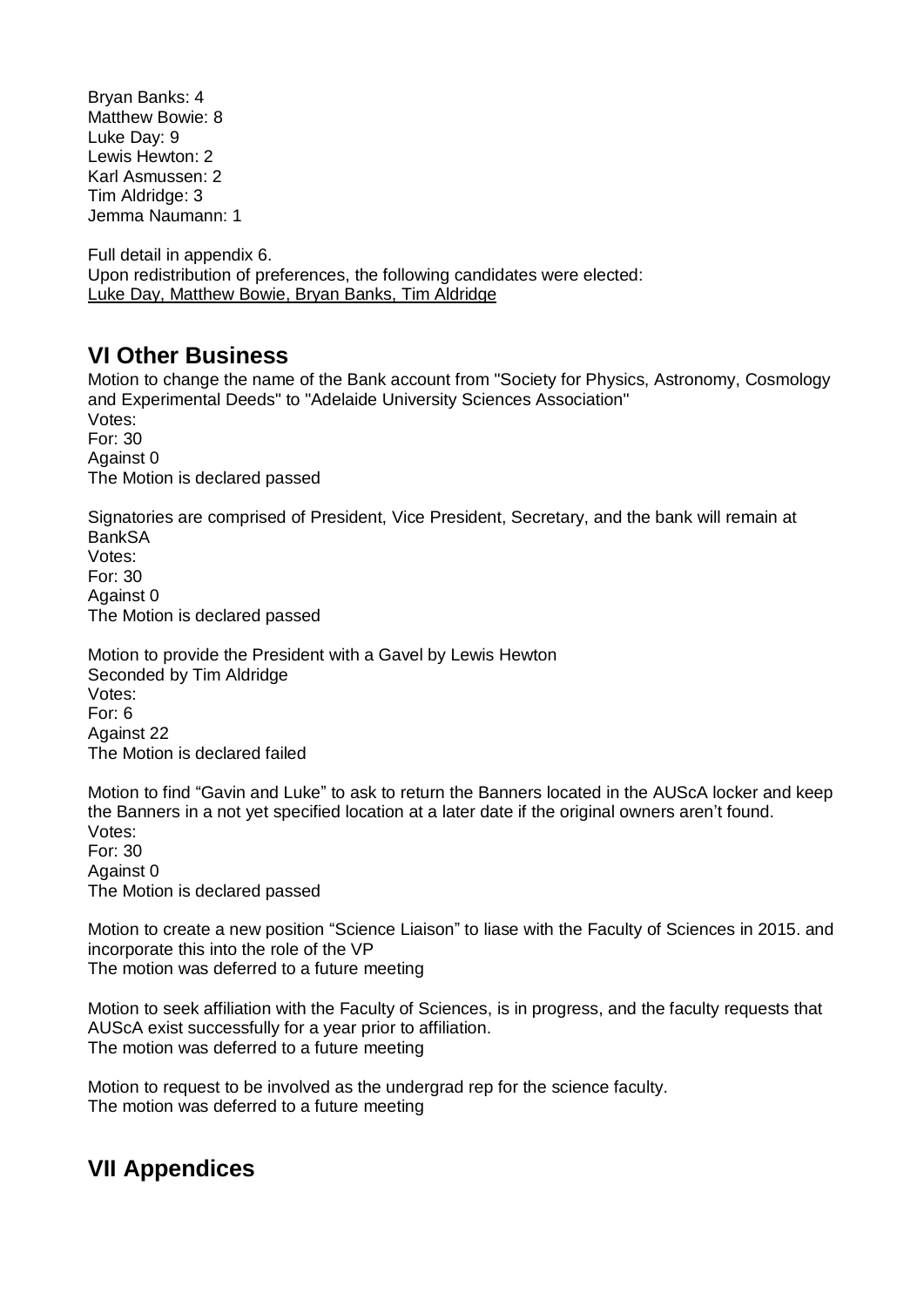#### **Minutes from previous meeting: Meeting for Scientific People Association Containing Every Disciplines (SPACED)**

Date: 8 July 2013 Location: Room 210 , Johnson Lab, North Terrace Campus, University of Adelaide. Time: 11:00 am

### 1. **Welcome, Attendance:**

*Ben Geytenbeek* took the chair, with the permission of current president *Ian Shaw*. The meeting opens at 11:00 am.

**Attendance:** Ben Geytenbeek, Ian Lau, Brittany Howell, Bryan Banks, Natasha Maddigan, Swathi Edakkadan, Matthew Bowie, Gemma Gransbury, Jason Oliver, Andrew Hayes, Rohan Hudson, Sarah Clark, Georgii Shulga, Tim Aldridge, Tuong Cao.

### **2. Apologies:**

**Apologies:** Megan Williams, Irene Willcocks, Rosemary Young, Ian Shaw

### 3. **Report**:

Latest report was from  $30<sup>th</sup>$  July 2012, reporting financial status of the club. Referring to the report for further details. There has been no activity since then.

## **4. Adoption and Changes of Constitution:**

**Motion 1:** Name of the club is subjected for changes from *Scientific People Association Containing Every Disciplines (SPACED)* to *Adelaide University Sciences Association (AUScA).*

Moved: Ben Geytenbeek Seconded: Jason Oliver Motion 1was carried by approval of all fifteen attending members.

**Motion 2:** The club's s constitutions are changed as followed:

- + Section 3: Objectives of the Club is changed to section 3: Objectives or purposes of the Association. This excludes the last dot point of former SPACED's objectives, which is held the same. This dot point stated that one of the objective is 'to maintain Club status as the oldest Club in the University'.
- +Section 5 (Membership), section 6 (Membership Fee), section 7 (Termination of Membership) are changed to section 5(Membership). Sub-sections of section 5 covered section 5, 6 and 7.

+Sections 8, 9, 10, 11, 12, 13, 14, 15, 16, 17, 18 are changed to section 6, 7, 8, 9, 10, 11, 12, 13, 14. Referring to the documents of these constitutions for details.

Moved: Ben Geytenbeek

Seconded: Matthew Bowie

Motion 2 was carried by approval of all fifteen attending members.

**Motion 3:** Addition of point (h) to section 6.2. *Appointment* in the constitution which has been changed after motion 2: Method of voting for the appointment of nominees to committee positions shall be by secret ballot preferential voting unless a consensus is reached by the nominees for another voting method.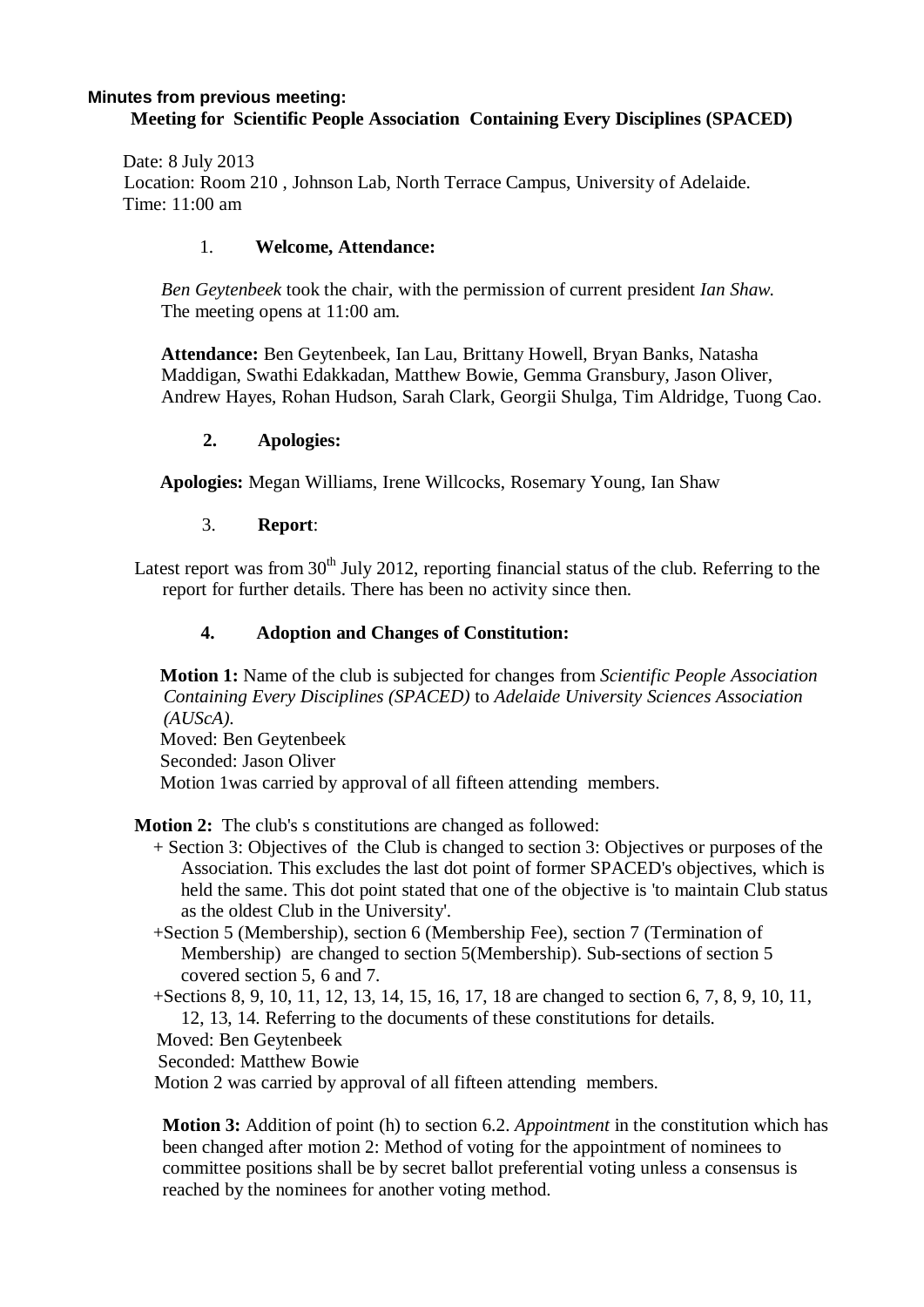Moved: Ben Geytenbeek Seconded: Gemma Gransbury Motion 3 was carried by approval of all fifteen attending members.

## **5. Election of New Committee Members:**

**Motion:** The appointment of new Committee Members is determined as in previous AUScA Inaugural General Meeting on 14 June 2013, which is as followed: President: Ben Geytenbeek Vice-President: Jason Oliver Secretary: Tuong Cao Treasurer: Irene Willcocks CA Delegate: Matthew Bowie First Year Representative: Brittany Howell Committee members:

- 1. Rosemary Young
- 2. Gemma Gransbury
- 3. Rohan Hudson
- 4. Swathi Edakkadan
- 5. Megan Williams
- 6. Andrew Hayes

Moved**:** Ian Lau

Seconded: Natasha Maddigan

Motion was carried by approval of all fifteen attending members.

## 6. **Time/ Venue of Next Meeting**

The next meeting would be held at Room 210 – Write up Room, Johnson Lab, North Terrace Campus, The University of Adelaide, at 11:45 on 8 July 2013.

## 7. **Close of meeting**

Ben Geytenbeek closed the meeting and thanked everyone for their attendance at 11:35

Minutes submitted by Tuong Cao (Secretary) Minutes approved on 8 July 2013 by Ben Geytenbeek (President)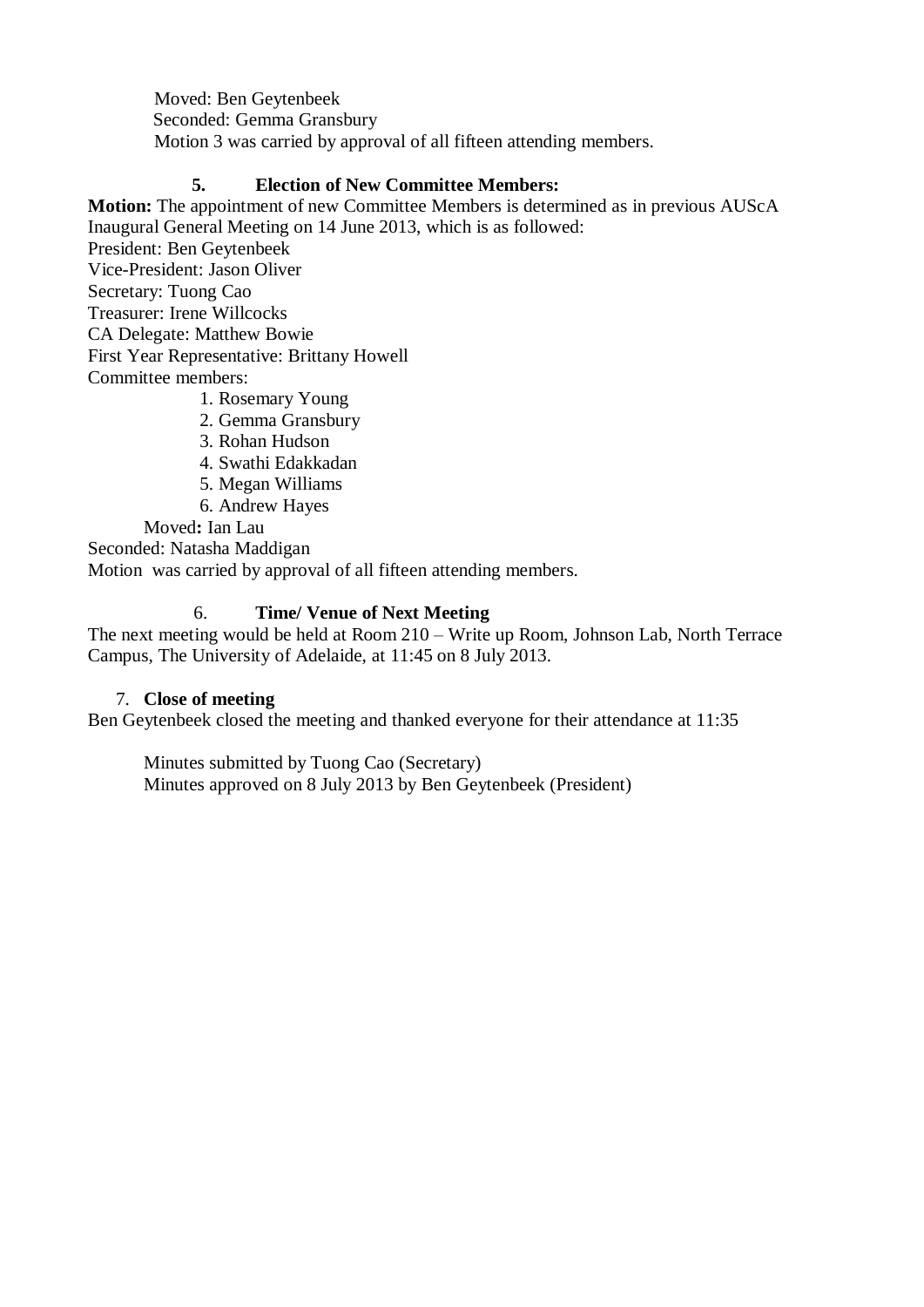# **Presidents Report:**

Dear All,

Firstly, I would like to thank all of those both on and off the committee who have put in time, money and effort into AUScA over the last year. I hope your efforts have not gone unappreciated, and I am very thankful for all you have done. Special thanks go to Rohan Hudson, Jason Oliver, and Tim Aldridge for their tireless work organising the two pub crawls in the last year, to Brittany Howell and Jason Oliver for their organising the last quiz night and to Jason Oliver and Tuong Cao for their imaginative and creative artwork in creating and designing our logo, banner, posters and t-shirts. I understand how much effort goes into running events and how much time you have given up to our club.

This time last year, I would scarcely have imagined writing a presidents report for the science club at the University of Adelaide. SPACED, as the organisation was then known, was largely inactive, had no membership base and very rarely organised an event. Since then, we have been reformed into a growing and vibrant club with a very bright future.

Starting from the initial membership of  $\sim$ 30 members at the end of semester 1, 2013, we have grown to a membership of 261 currently for the 2014 academic year. We had major membership increases during Clubsfest (semester 2 2013, 165 sign-ups), O-week 2014 (147 sign-ups) and during pub-crawl shirt sales (62 sign-ups). This is still very short of the approximately 750 commencing full-time North Terrace based Faculty of Science students, but is significant progress towards achieving a significant proportion of all science students as members. Of the 165 people who signed up in semester 2 last year, 76 resigned at the beginning of last year, a modest turn-around rate. It is worth noting we have a significant shortage of current second years as members (42), and larger amounts of first years (110) and third years (73). The shortage can be explained in part due that the club was revived midway through 2013, which missed the usual large amount of sign-ups during O-week. Also of note is that of the 261 current members, only 30 identify as not having science as their major area of study, suggesting that we are catering quite well to the niche market of science students.

Since the revival, we have held several social events. Our pub crawls in both semester 2, 2013 (Beeronium) and semester 1, 2014 (drop the base) were both very well received. We sold 180 shirts for the "Beeronium" crawl, and 220 for "Drop the Base". The profits for each pub-crawl will be outlined in the treasurer's report. We have also held a quiz night (semester 2, 2013), a BBO (semester 2, 2013) and a movie night (semester 1, 2014) and meet and greets in both semesters. There are current plans for another pub crawl, BBQ and quiz night for semester 2, 2014. The promotional event "Periodic Pavement" which involved drawing a large periodic table on the area in front of the Bragg Lecture Theatre was also received well, and many people took time to draw a square. The Faculty of Sciences have also expressed a keen interest in our activities, with regular promotions through their first year facebook group. They are keen to have our club actively involved in first year orientation in 2015.

Considering that as this time last year, a science club was practically non-existent, we have done reasonably well in building a basis of social events and starting to facilitate in the formation of social networks amongst science students. There has, however, been little of note from an academic perspective which should obtain a larger and larger focus throughout the coming years. As the club grows in size and influence, we should be able to devote a larger proportion of time into aiding academic success and promoting the research of the Faculty to its and broader public in agreement with the aims set out in our constitution. It is vital to our long term success that we start to integrate our activities with groups like the Faculty to provide a consistent and enjoyable experience for all science students.

## Yours Sincerely,

Ben Geytenbeek, 2013/14 Adelaide University Sciences Association President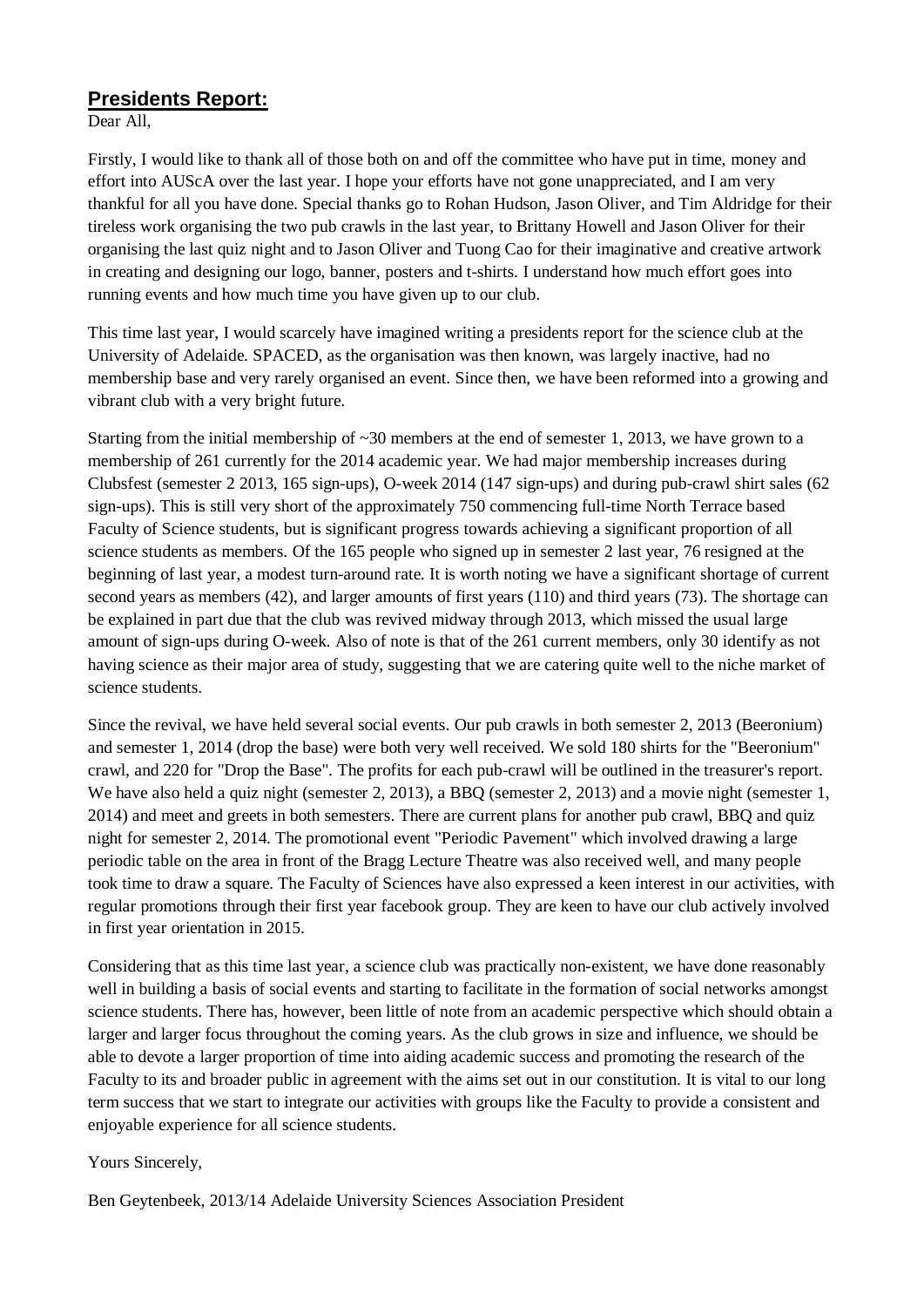# **Treasurers Report**

# **AUScA Finance Report 2013-2014**

Summary of Position Opening Balance  $2<sup>nd</sup>$  of August 2013: Bank: \$325.27 Petty Cash: \$315.25 Total: \$640.52 Closing Balance  $30<sup>th</sup>$  of May 2014: Bank: \$4317.52 Petty Cash: \$220.75 Total: \$4592.27 Profit: \$3951.75 *Note: The focus financially of the previous year has been to establish a firm financial standing for* AUScA into the future to allow the club to be flexible in its expenditure. The current plan is to *continue this into next year and hopefully, the year after next, leave this focus for one of sustainability.* **Registrations:** 2013 Number of membership: 166 Income from membership: \$830 2014 Number of membership: 261 Income from membership: \$1,305 TOTAL INCOME: \$2,135 **Pub-crawls** 2013 Number of shirts sold (includes AUScA club shirts): 200 Cost: -\$2,600 Profit: \$1437 2014 Number of shirts sold: 220 Cost: -\$3,410 Profit: \$1414.45 TOTAL: \$2851.45 Note: It should be noted that the sale of Club Shirts skewed 2013 data and also that a change in T-*Shirt manufacturer (due to a shop closure) led to a loss of profit from 2013 to 2014 however satisfaction with T-shirt quality was higher.* **Events** Quiz night: Profit: \$144.45 2013 BBQ: Profit: \$67.35 *Note: This figure is an estimate* Movie Night: Profit: -\$75 *Note: Includes Movie purchase and Popcorn* Pizza Meet and Greet: Profit: -\$429.05 *Note: Includes \$240 grant from AUU* TOTAL: -\$359.60 **Other Income:** Prize for best Club-fest Table: \$50.00 TOTAL: \$50.00 **Other Expense:** Office Supplies: -\$657.75 *Note: Includes things like purchase of Banner and Rego Stickers as well as general supplies* TOTAL: -\$657.75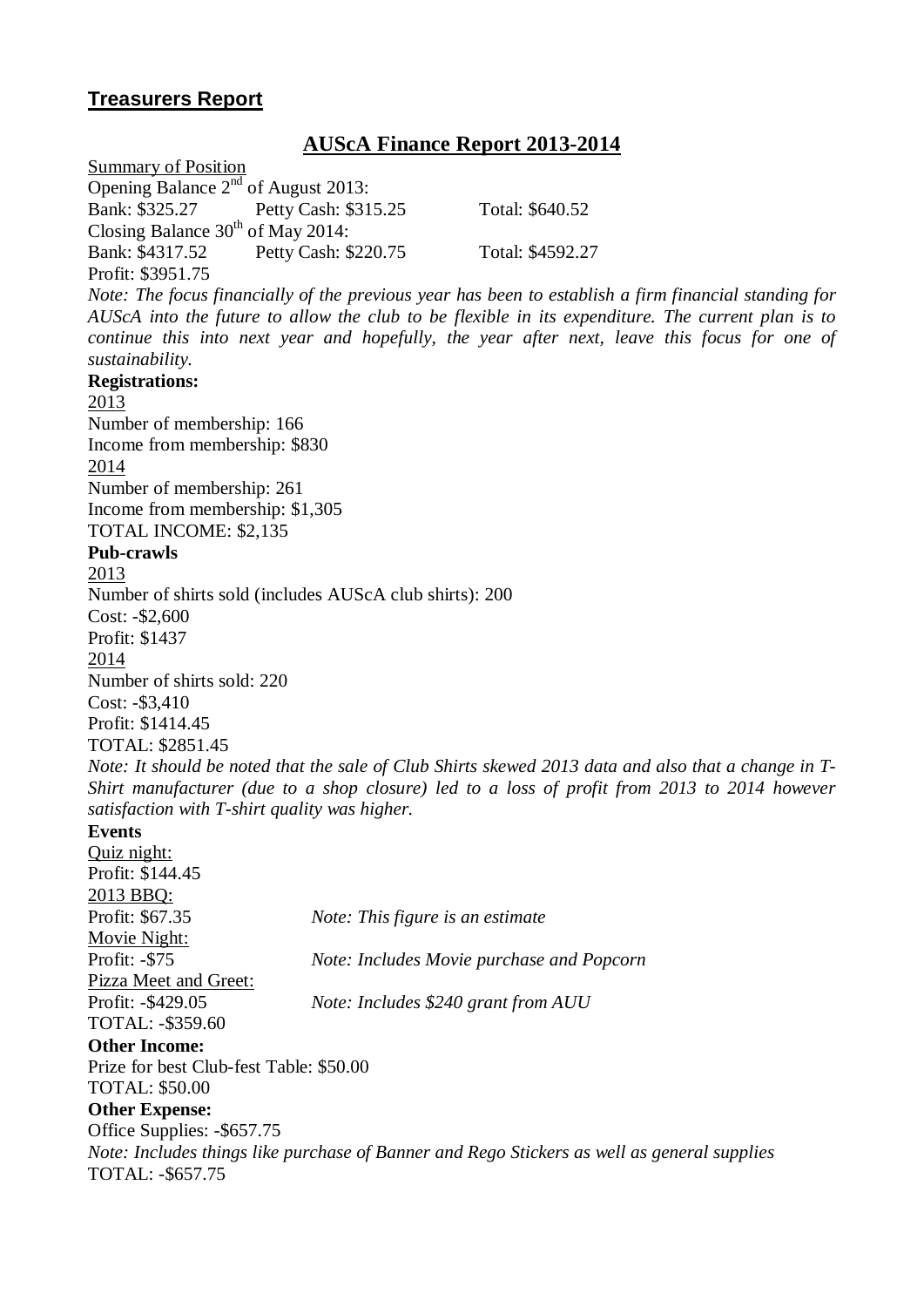# **Appendix 4: First Year representative full count**

| <b>Initial Quota</b>      |      | Count 1 | Count 2             | Count 3      |            |
|---------------------------|------|---------|---------------------|--------------|------------|
| angelica barrientos       |      | 1.06    | 18                  |              |            |
| luke day                  | 0.59 | 10      | 10.556              | 15.000       |            |
| lewis hewton              | 0.24 | 4       | 4.444               |              |            |
|                           |      |         |                     |              |            |
| <b>Most Votes</b>         |      | 18      | 10.556              | 15.000       |            |
| <b>Least Votes</b>        |      | 4       | 4.444               | 15.000       |            |
| <b>Elected Candidate</b>  |      |         | angelica barrientos | No Elected   | No Elected |
| <b>Excluded Candidate</b> |      |         | No Excluded         | lewis hewton | luke day   |

# **Appendix 5: Postgraduate/Honours rep full count**

|            | <b>Initial Quota</b> | Count 1 | Count 2 | Count 3 |
|------------|----------------------|---------|---------|---------|
| joe        | 0.75                 | 12      | 13      | 14      |
| gemma 0.88 |                      | 14      | 17.000  |         |
| jemma 0.25 |                      | 4       |         |         |
|            |                      |         |         |         |

| Most Votes                | 14         | 17.000      | 14.000     |
|---------------------------|------------|-------------|------------|
| <b>Least Votes</b>        | 4          | 13.000      | 14.000     |
| Elected Candidate         | No Elected | gemma       | No Elected |
| <b>Excluded Candidate</b> | jemma      | No Excluded | ioe        |

# **Appendix 6: General committee full count**

| <b>Initial Quota</b> |      | Count 1 | Count 2 | Count 3 |
|----------------------|------|---------|---------|---------|
| Luke Day             | 1.50 | 9       |         |         |
| Matthew Bowie 1.33   |      | 8       | 9.667   |         |
| Bryan Banks          | 0.67 | 4       | 4.000   | 5.011   |